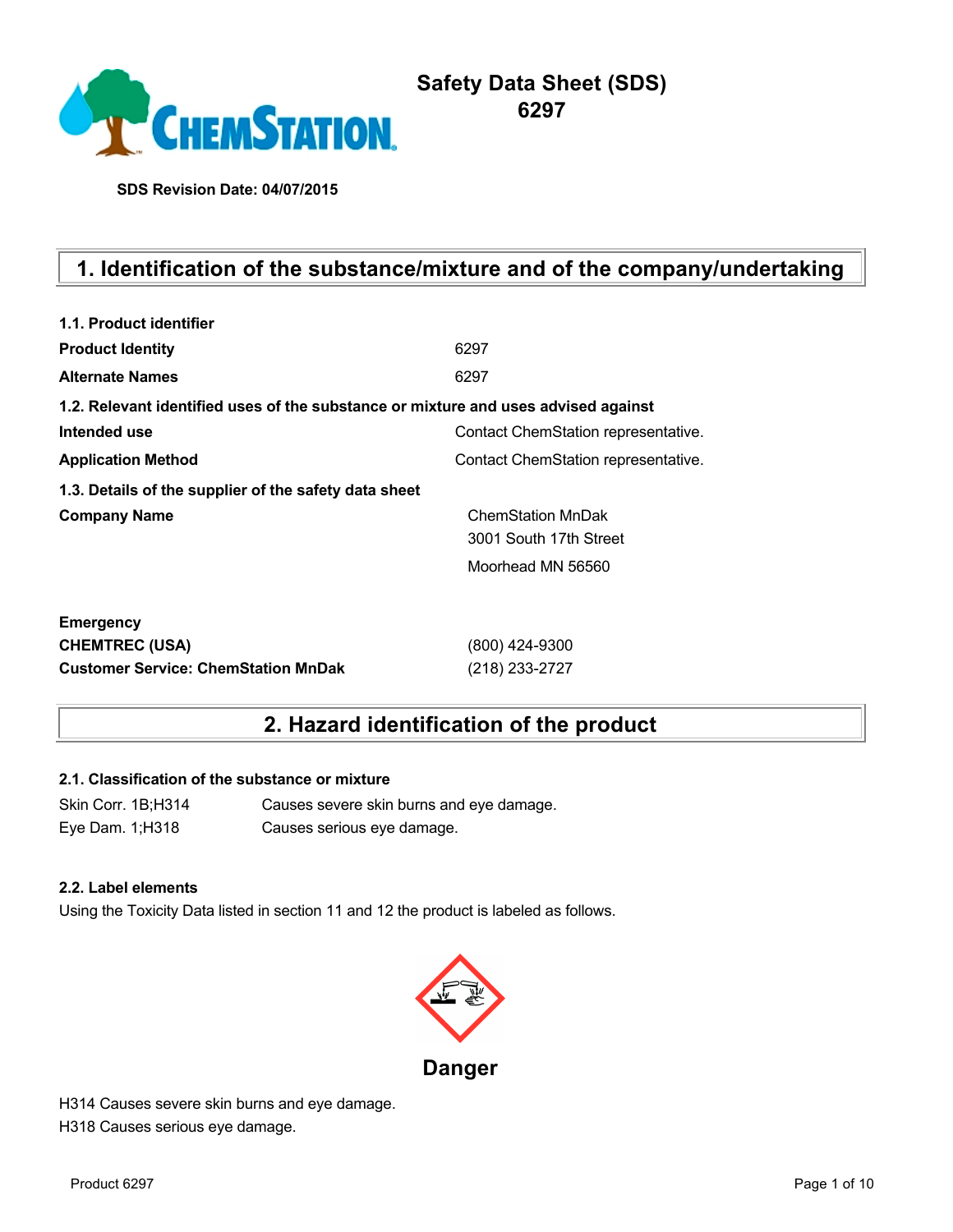## **[Prevention]:**

P260 Do not breathe mist / vapors / spray.

P264 Wash thoroughly after handling.

P280 Wear protective gloves / eye protection / face protection.

## **[Response]:**

P301+330+331 IF SWALLOWED: Rinse mouth. Do NOT induce vomiting.

P303+361+353 IF ON SKIN (or hair): Remove / Take off immediately all contaminated clothing. Rinse skin with water / shower.

P304+340 IF INHALED: Remove victim to fresh air and keep at rest in a position comfortable for breathing.

P305+351+338 IF IN EYES: Rinse continuously with water for several minutes. Remove contact lenses if present and easy to do - continue rinsing.

P310 Immediately call a POISON CENTER or doctor / physician.

P363 Wash contaminated clothing before reuse.

## **[Storage]:**

P405 Store locked up.

## **[Disposal]:**

P501 Dispose of contents / container in accordance with local / national regulations.

## **3. Composition/information on ingredients**

This product contains the following substances that present a hazard within the meaning of the relevant State and Federal Hazardous Substances regulations.

| <b>Ingredient/Chemical Designations</b>                               | Weight %   | <b>GHS Classification</b>                                                                              | <b>Notes</b> |
|-----------------------------------------------------------------------|------------|--------------------------------------------------------------------------------------------------------|--------------|
| Sodium hydroxide<br><b>CAS Number:</b><br>0001310-73-2                | $1.0 - 10$ | Skin Corr. 1A:H314<br>Acute Tox. 4:H312                                                                | [1][2]       |
| Ethylene glycol monobutyl ether<br><b>CAS Number:</b><br>0000111-76-2 | $1.0 - 10$ | Acute Tox. 4:H332<br>Acute Tox. 4:H312<br>Acute Tox. 4:H302<br>Eye Irrit. 2:H319<br>Skin Irrit. 2:H315 | [1][2]       |
| longchain alcohol alkoxylated<br>CAS Number: 0166736-08-9             | $1.0 - 10$ | Acute Tox. 4:H302<br><b>Eye Dam. 1:H318</b>                                                            | [1]          |
| <b>Tetrasodium EDTA</b><br><b>CAS Number:</b><br>0000064-02-8         | $1.0 - 10$ | Acute Tox. 4:H302<br><b>Eye Dam. 1:H318</b>                                                            | [1]          |

[1] Substance classified with a health or environmental hazard.

[2] Substance with a workplace exposure limit.

[3] PBT-substance or vPvB-substance.

\*The full texts of the phrases are shown in Section 16.

## **4. First aid measures**

#### **4.1. Description of first aid measures**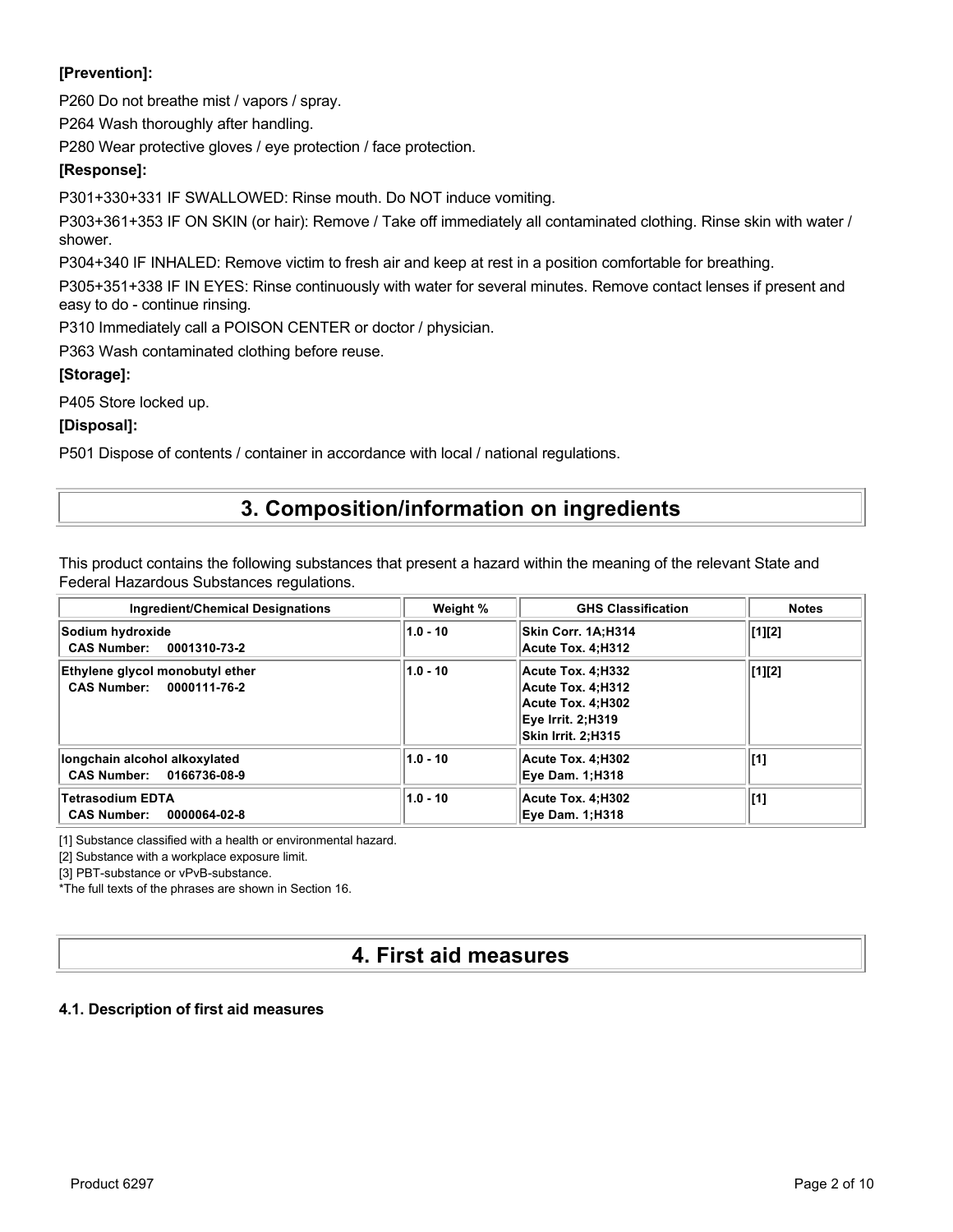| General           | Move victim to fresh air.<br>Call 911 or emergency medical service if deemed necessary.<br>Give artificial respiration if victim is not breathing.<br>Do not use mouth-to-mouth method if victim ingested or inhaled the substance; give artificial<br>respiration with the aid of a pocket mask equipped with a one-way valve or other proper<br>respiratory medical device.<br>Administer oxygen if breathing is difficult.<br>Remove and isolate contaminated clothing and shoes.<br>In case of contact with substance, immediately flush skin or eyes with running water for at<br>least 20 minutes.<br>For minor skin contact, avoid spreading material on unaffected skin.<br>Keep victim warm and quiet.<br>Effects of exposure (inhalation, ingestion or skin contact) to substance may be delayed.<br>Ensure that medical personnel are aware of the material(s) involved and take precautions to<br>protect themselves. |
|-------------------|-----------------------------------------------------------------------------------------------------------------------------------------------------------------------------------------------------------------------------------------------------------------------------------------------------------------------------------------------------------------------------------------------------------------------------------------------------------------------------------------------------------------------------------------------------------------------------------------------------------------------------------------------------------------------------------------------------------------------------------------------------------------------------------------------------------------------------------------------------------------------------------------------------------------------------------|
| <b>Inhalation</b> | Move victim to fresh air. Call emergency medical care. Apply artificial respiration if victim is<br>not breathing. Do not use mouth-to-mouth method if victim ingested or inhaled the<br>substance; induce artificial respiration with the aid of a pocket mask equipped with a one-way<br>valve or other proper respiratory medical device. Administer oxygen if breathing is difficult.                                                                                                                                                                                                                                                                                                                                                                                                                                                                                                                                         |
| <b>Eyes</b>       | Irrigate copiously with clean water for at least 15 minutes, holding the eyelids apart and seek<br>medical attention.                                                                                                                                                                                                                                                                                                                                                                                                                                                                                                                                                                                                                                                                                                                                                                                                             |
| <b>Skin</b>       | Remove contaminated clothing. Wash skin thoroughly with soap and water or use a<br>recognized skin cleanser.                                                                                                                                                                                                                                                                                                                                                                                                                                                                                                                                                                                                                                                                                                                                                                                                                      |
| Ingestion         | If swallowed obtain immediate medical attention. Keep at rest. Do NOT induce vomiting.                                                                                                                                                                                                                                                                                                                                                                                                                                                                                                                                                                                                                                                                                                                                                                                                                                            |
|                   | 4.2. Most important symptoms and effects, both acute and delayed                                                                                                                                                                                                                                                                                                                                                                                                                                                                                                                                                                                                                                                                                                                                                                                                                                                                  |
| <b>Overview</b>   | Effects of exposure (inhalation, ingestion or skin contact) to substance may be delayed. See<br>section 2 for further details.                                                                                                                                                                                                                                                                                                                                                                                                                                                                                                                                                                                                                                                                                                                                                                                                    |
| <b>Eyes</b>       | Causes serious eye damage.                                                                                                                                                                                                                                                                                                                                                                                                                                                                                                                                                                                                                                                                                                                                                                                                                                                                                                        |
| <b>Skin</b>       | Causes severe skin burns and eye damage.                                                                                                                                                                                                                                                                                                                                                                                                                                                                                                                                                                                                                                                                                                                                                                                                                                                                                          |
|                   |                                                                                                                                                                                                                                                                                                                                                                                                                                                                                                                                                                                                                                                                                                                                                                                                                                                                                                                                   |

# **5. Fire-fighting measures**

## **5.1. Extinguishing media**

Recommended extinguishing media; alcohol resistant foam, CO<sub>2</sub>, powder, water spray. Do not use; water jet.

## **5.2. Special hazards arising from the substance or mixture**

Hazardous decomposition: Hydrogen chloride and chlorine. Chlorine gas rate of decomposition increases with the concentration with temperatures above 85 degrees F (30C).

Do not breathe mist / vapors / spray.

## **5.3. Advice for fire-fighters**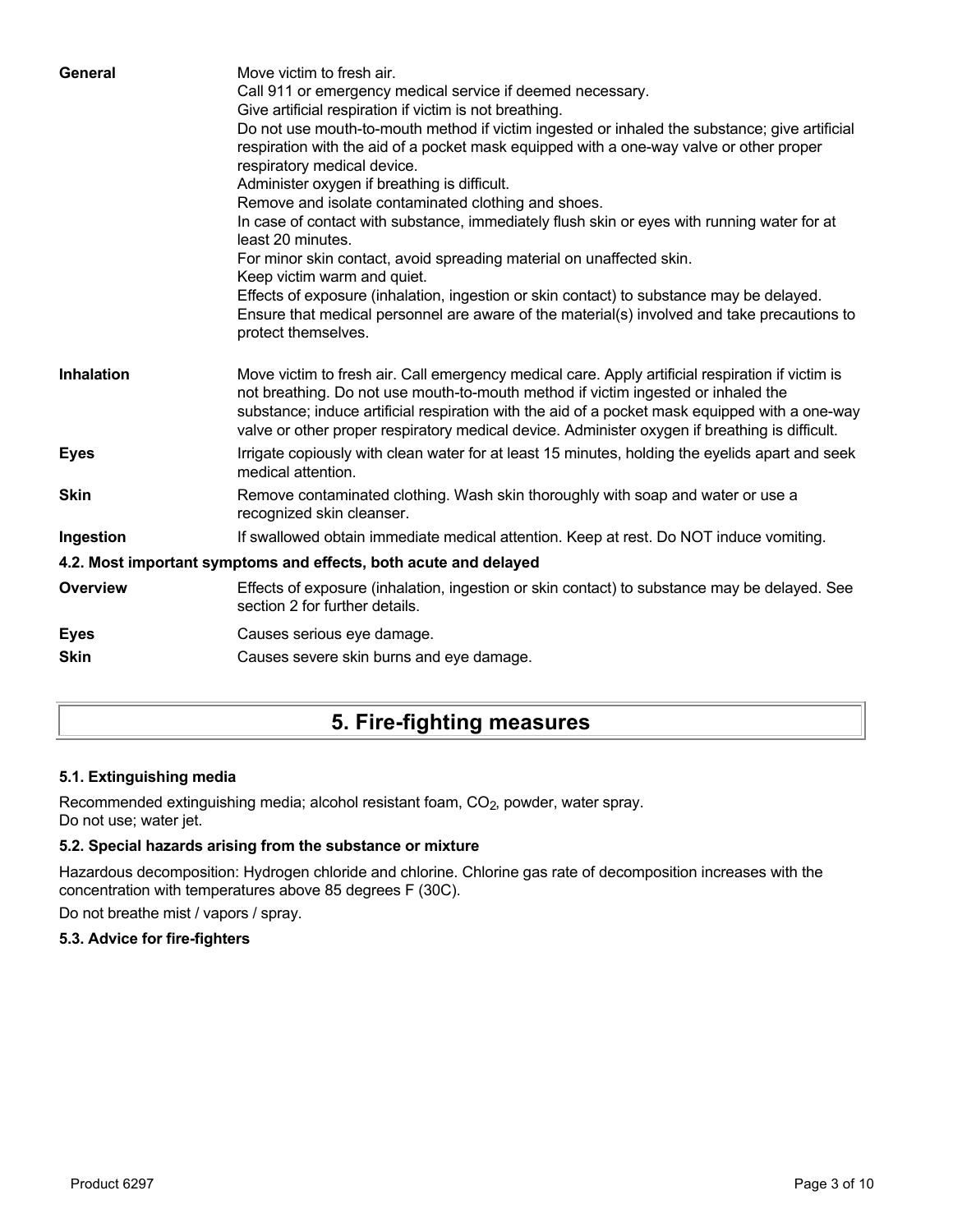Wear positive pressure self-contained breathing apparatus (SCBA).

Wear chemical protective clothing that is specifically recommended by the manufacturer. It may provide little or no thermal protection.

Non-combustible, substance itself does not burn but may decompose upon heating to produce corrosive and/or toxic fumes.

Some are oxidizers and may ignite combustibles (wood, paper, oil, clothing, etc.).

Contact with metals may evolve flammable hydrogen gas.

Containers may explode when heated.

**TOXIC**; inhalation, ingestion or skin contact with material may cause severe injury or death.

Contact with molten substance may cause severe burns to skin and eyes.

Avoid any skin contact.

Effects of contact or inhalation may be delayed.

Fire may produce irritating, corrosive and/or toxic gases.

Runoff from fire control or dilution water may be corrosive and/or toxic and cause pollution.

**ERG Guide No.** 154

## **6. Accidental release measures**

#### **6.1. Personal precautions, protective equipment and emergency procedures**

ELIMINATE all ignition sources (no smoking, flares, sparks or flames in immediate area).

Do not touch damaged containers or spilled material unless wearing appropriate protective clothing.

Stop leak if you can do it without risk.

Prevent entry into waterways, sewers, basements or confined areas.

Absorb or cover with dry earth, sand or other non-combustible material and transfer to containers.

DO NOT GET WATER INSIDE CONTAINERS.

#### **6.2. Environmental precautions**

Do not allow spills to enter drains or waterways.

Use good personal hygiene practices. Wash hands before eating, drinking, smoking or using toilet. Promptly remove soiled clothing and wash thoroughly before reuse.

### **6.3. Methods and material for containment and cleaning up**

Keep unauthorized personnel away. Stay upwind. Keep out of low areas. Ventilate enclosed areas.

## **7. Handling and storage**

#### **7.1. Precautions for safe handling**

See section 2 for further details. - [Prevention]:

#### **7.2. Conditions for safe storage, including any incompatibilities**

Handle containers carefully to prevent damage and spillage.

Incompatible materials: Any acidic material, ammonia, urea, oxidizable materials and metals such as nickel, copper, tin, aluminum and iron.

See section 2 for further details. - [Storage]:

#### **7.3. Specific end use(s)**

#### No data available.

**8. Exposure controls and personal protection**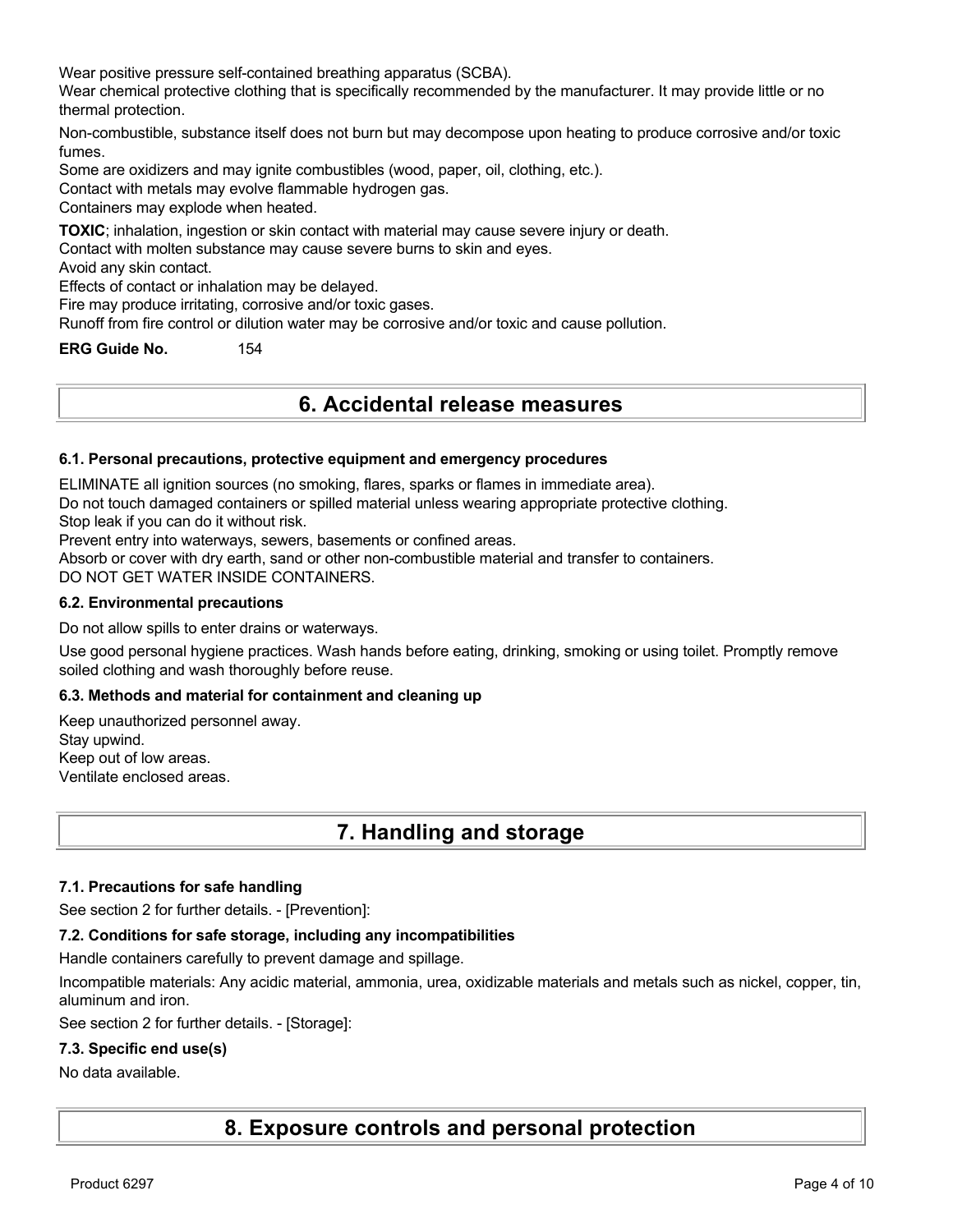## **8.1. Control parameters**

| <b>CAS No.</b> | Ingredient                      | <b>Source</b> | Value                         |
|----------------|---------------------------------|---------------|-------------------------------|
| 0000064-02-8   | <b>Tetrasodium EDTA</b>         | <b>OSHA</b>   | No Established Limit          |
|                |                                 | ACGIH         | No Established Limit          |
|                |                                 | <b>NIOSH</b>  | No Established Limit          |
|                |                                 | Supplier      | No Established Limit          |
| 0000111-76-2   | Ethylene glycol monobutyl ether | <b>OSHA</b>   | TWA 50 ppm (240 mg/m3) [skin] |
|                |                                 | ACGIH         | TWA: 20 ppmRevised 2003,      |
|                |                                 | <b>NIOSH</b>  | TWA 5 ppm (24 mg/m3) [skin]   |
|                |                                 | Supplier      | No Established Limit          |
| 0001310-73-2   | Sodium hydroxide                | <b>OSHA</b>   | TWA 2 $mg/m3$                 |
|                |                                 | <b>ACGIH</b>  | Ceiling: 2 mg/m3              |
|                |                                 | <b>NIOSH</b>  | $C2$ mg/m3                    |
|                |                                 | Supplier      | No Established Limit          |
| 0166736-08-9   | longchain alcohol alkoxylated   | <b>OSHA</b>   | No Established Limit          |
|                |                                 | ACGIH         | No Established Limit          |
|                |                                 | <b>NIOSH</b>  | No Established Limit          |
|                |                                 | Supplier      | No Established Limit          |

### **Exposure**

## **Carcinogen Data**

| CAS No.      | Ingredient                      | Source      | Value                                                               |
|--------------|---------------------------------|-------------|---------------------------------------------------------------------|
| 0000064-02-8 | Tetrasodium EDTA                | <b>OSHA</b> | Select Carcinogen: No                                               |
|              |                                 | NTP         | Known: No; Suspected: No                                            |
|              |                                 | <b>IARC</b> | Group 1: No; Group 2a: No; Group 2b: No; Group 3: No; Group 4: No;  |
| 0000111-76-2 | Ethylene glycol monobutyl ether | <b>OSHA</b> | Select Carcinogen: No                                               |
|              |                                 | <b>NTP</b>  | Known: No: Suspected: No                                            |
|              |                                 | <b>IARC</b> | Group 1: No; Group 2a: No; Group 2b: No; Group 3: Yes; Group 4: No; |
| 0001310-73-2 | Sodium hydroxide                | <b>OSHA</b> | Select Carcinogen: No                                               |
|              |                                 | <b>NTP</b>  | Known: No; Suspected: No                                            |
|              |                                 | <b>IARC</b> | Group 1: No: Group 2a: No: Group 2b: No: Group 3: No: Group 4: No:  |
| 0166736-08-9 | longchain alcohol alkoxylated   | <b>OSHA</b> | Select Carcinogen: No                                               |
|              |                                 | NTP         | Known: No; Suspected: No                                            |
|              |                                 | <b>IARC</b> | Group 1: No: Group 2a: No: Group 2b: No: Group 3: No: Group 4: No:  |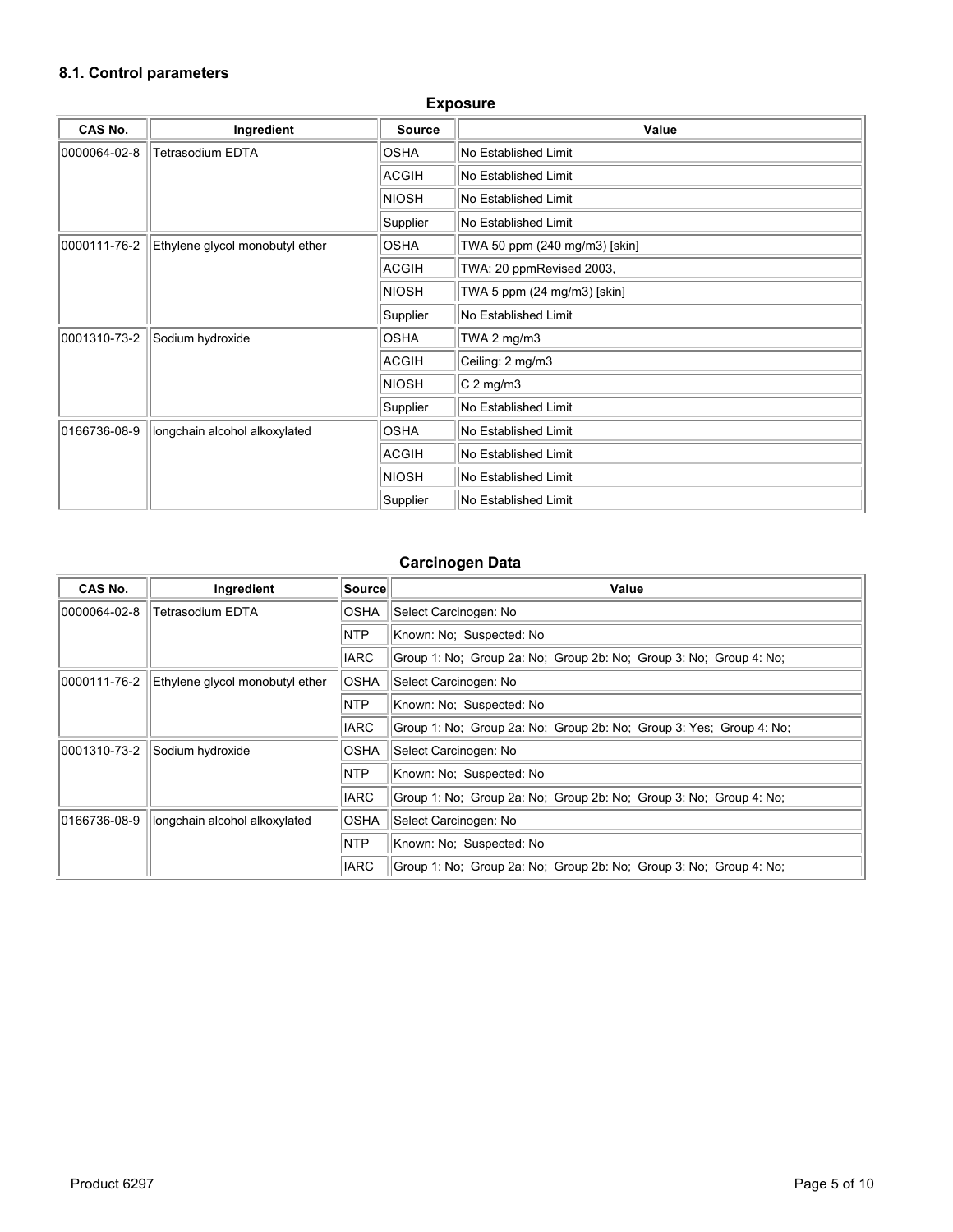## **8.2. Exposure controls**

| <b>Respiratory</b>          | Use NIOSH/MSHA approved respirator, following manufacturer's recommendations when<br>concentrations exceed permissible exposure limits.                                                                                                                                                                                                |
|-----------------------------|----------------------------------------------------------------------------------------------------------------------------------------------------------------------------------------------------------------------------------------------------------------------------------------------------------------------------------------|
| <b>Eyes</b>                 | Wear safety glasses with side shields to protect the eyes. An eye wash station is suggested<br>as a good workplace practice.                                                                                                                                                                                                           |
| <b>Skin</b>                 | Chemical resistant clothing such as coveralls/apron boots should be worn. Chemical<br><b>Impervious Gloves</b>                                                                                                                                                                                                                         |
| <b>Engineering Controls</b> | Provide adequate ventilation. Where reasonably practicable this should be achieved by the<br>use of local exhaust ventilation and good general extraction. If these are not sufficient to<br>maintain concentrations of particulates and any vapor below occupational exposure limits<br>suitable respiratory protection must be worn. |
| <b>Other Work Practices</b> | Use good personal hygiene practices. Wash hands before eating, drinking, smoking or using<br>toilet. Promptly remove soiled clothing and wash thoroughly before reuse.                                                                                                                                                                 |

See section 2 for further details. - [Prevention]:

# **9. Physical and chemical properties**

| Appearance                                         | Light yellow Thin liquid                   |
|----------------------------------------------------|--------------------------------------------|
| Odor                                               | Mild                                       |
| <b>Odor threshold</b>                              | Not Measured                               |
| рH                                                 | $12.9 - 14.0$                              |
| Melting point / freezing point                     | Not Measured                               |
| Initial boiling point and boiling range            | $>212$ deg F                               |
| <b>Flash Point</b>                                 | >200 degrees F PMCC (non-flammable)        |
| Evaporation rate (Ether = 1)                       | 0.33                                       |
| <b>Flammability (solid, gas)</b>                   | Not Applicable                             |
| Upper/lower flammability or explosive<br>limits    | Lower Explosive Limit: Not Measured        |
|                                                    | <b>Upper Explosive Limit: Not Measured</b> |
|                                                    |                                            |
| Vapor pressure (Pa)                                | Not Determined                             |
| <b>Vapor Density</b>                               | Not Determined                             |
| <b>Specific Gravity</b>                            | 1.051 - 1.073                              |
| <b>Solubility in Water</b>                         | Not Measured                               |
| Partition coefficient n-octanol/water (Log<br>Kow) | Not Measured                               |
| <b>Auto-ignition temperature</b>                   | Not Measured                               |
| <b>Decomposition temperature</b>                   | Not Measured                               |
| <b>Viscosity (cSt)</b>                             | Not Measured                               |
| Foaming                                            | Moderate                                   |
| 9.2. Other information                             |                                            |

No other relevant information.

# **10. Stability and reactivity**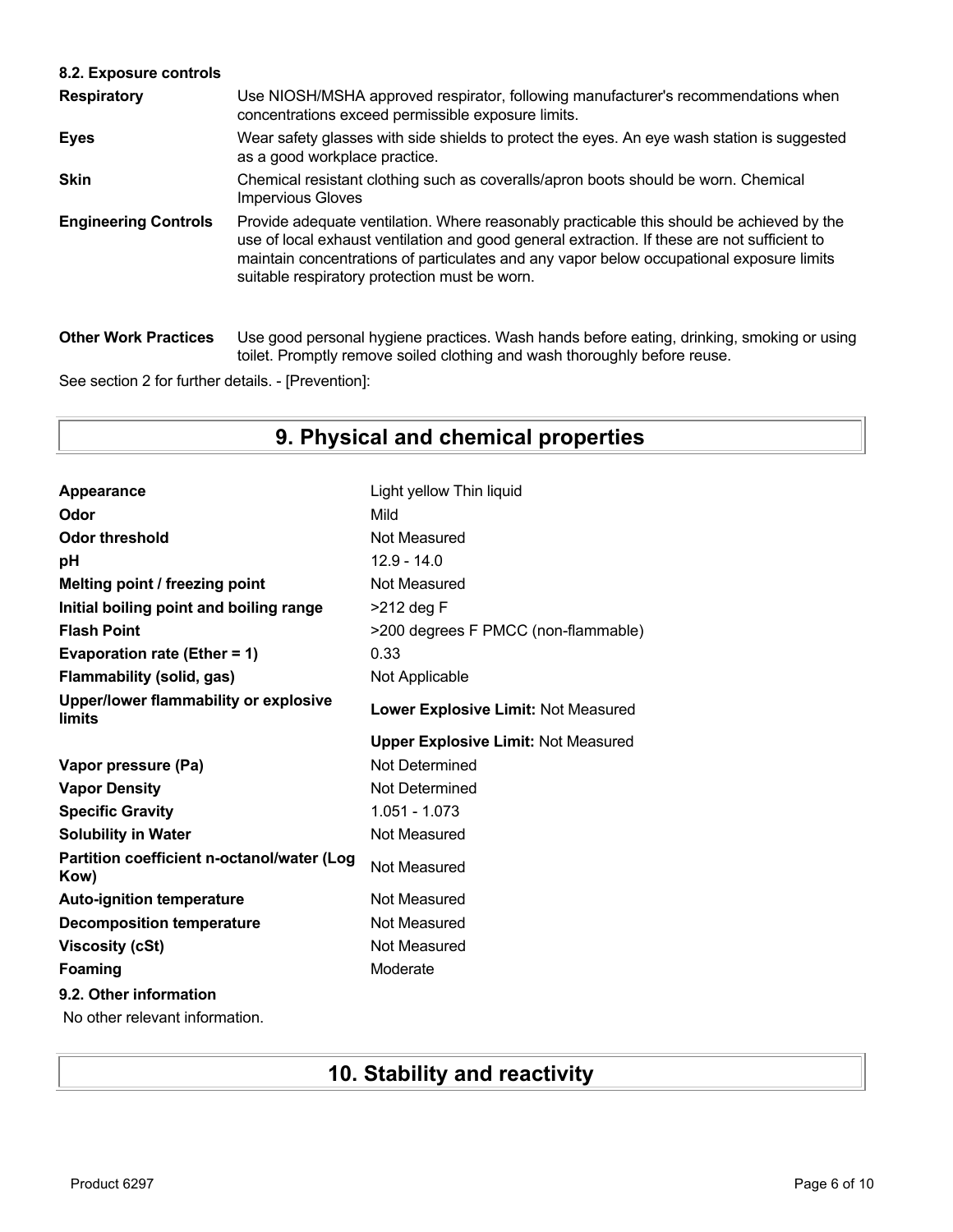### **10.1. Reactivity**

Hazardous Polymerization will not occur.

### **10.2. Chemical stability**

Stable under normal circumstances.

## **10.3. Possibility of hazardous reactions**

No data available.

## **10.4. Conditions to avoid**

No data available.

### **10.5. Incompatible materials**

Any acidic material, ammonia, urea, oxidizable materials and metals such as nickel, copper, tin, aluminum and iron.

### **10.6. Hazardous decomposition products**

Hydrogen chloride and chlorine. Chlorine gas rate of decomposition increases with the concentration with temperatures above 85 degrees F (30C).

## **11. Toxicological information**

#### **Acute toxicity**

| Ingredient                                    | Oral LD50,<br>mg/kg                      | Skin LD50.<br>mg/kg                      | Inhalation<br>Vapor LD50,<br>mg/L/4hr    | <b>Inhalation</b><br>∣Dust/Mist LD50.∣<br>mg/L/4hr | Inhalation<br>Gas LD50,<br>ppm |
|-----------------------------------------------|------------------------------------------|------------------------------------------|------------------------------------------|----------------------------------------------------|--------------------------------|
| Sodium hydroxide - (1310-73-2)                | 6,600.00,<br>Mouse -<br>Category: NA     | 1.350.00.<br>Rabbit -<br>Category: 4     | 600.00, Mouse<br>- Category: NA          | No data available                                  | No data<br>available           |
| Ethylene glycol monobutyl ether - (111-76-2)  | 1.414.00.<br>Guinea Pig -<br>Category: 4 | 1.200.00.<br>Guinea Pig -<br>Category: 4 | 173.00. Guinea<br>Pig - Category:<br>NA. | No data available                                  | No data<br>available           |
| longchain alcohol alkoxylated - (166736-08-9) | No data<br>available                     | No data<br>available                     | No data<br>available                     | No data available                                  | No data<br>available           |
| Tetrasodium EDTA - (64-02-8)                  | 1,000.00, Rat -<br>Category: 4           | No data<br>available                     | No data<br>available                     | No data availablel                                 | No data<br>available           |

Note: When no route specific LD50 data is available for an acute toxin, the converted acute toxicity point estimate was used in the calculation of the product's ATE (Acute Toxicity Estimate).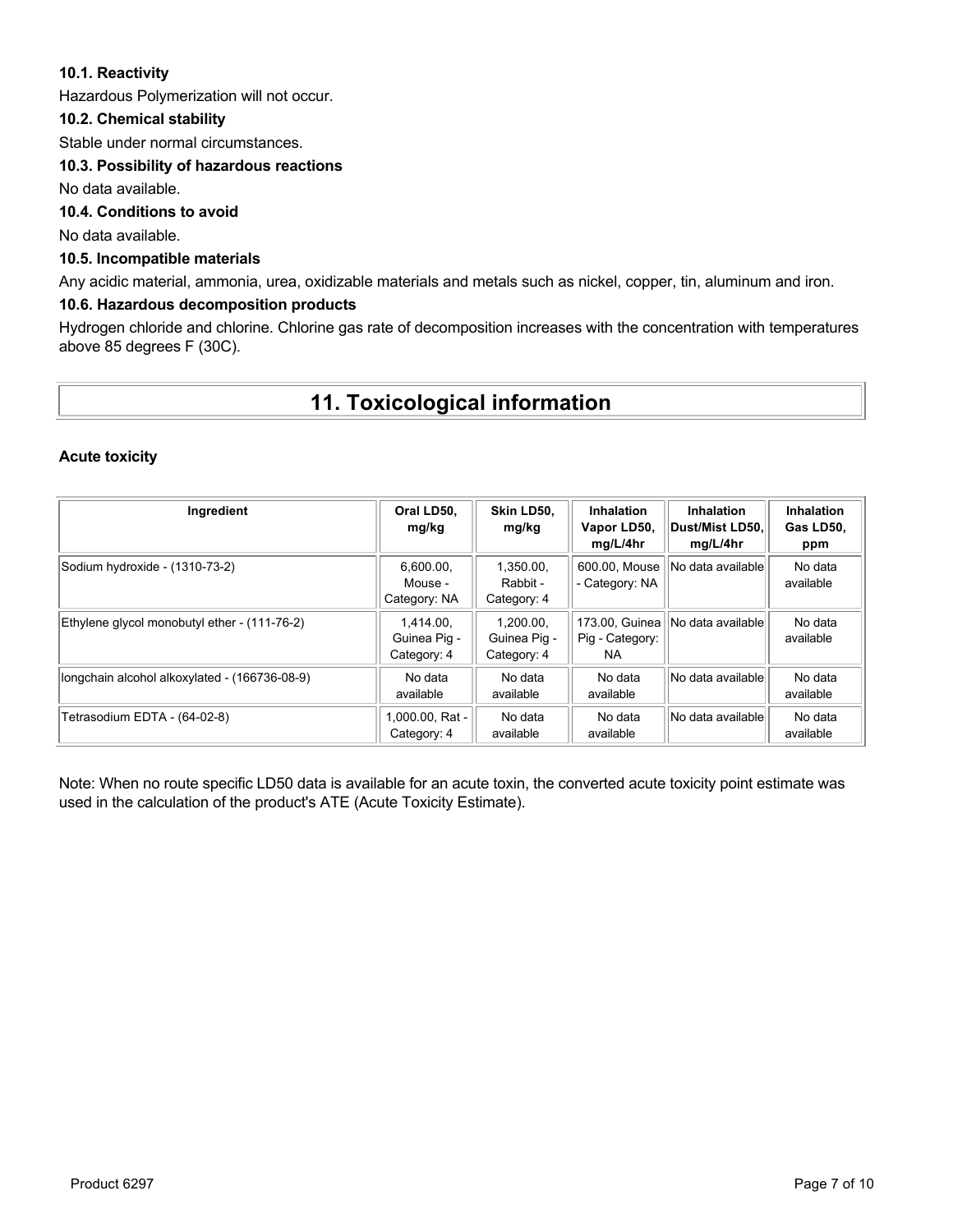| <b>Classification</b>         | Category | <b>Hazard Description</b>                |
|-------------------------------|----------|------------------------------------------|
| Acute toxicity (oral)         |          | Not Applicable                           |
| Acute toxicity (dermal)       |          | Not Applicable                           |
| Acute toxicity (inhalation)   |          | Not Applicable                           |
| Skin corrosion/irritation     | 1B       | Causes severe skin burns and eye damage. |
| Serious eye damage/irritation |          | Causes serious eye damage.               |
| Respiratory sensitization     |          | Not Applicable                           |
| Skin sensitization            |          | Not Applicable                           |
| Germ cell mutagenicity        |          | Not Applicable                           |
| Carcinogenicity               |          | Not Applicable                           |
| Reproductive toxicity         |          | Not Applicable                           |
| STOT-single exposure          |          | Not Applicable                           |
| STOT-repeated exposure        |          | Not Applicable                           |
| Aspiration hazard             |          | Not Applicable                           |

# **12. Ecological information**

## **12.1. Toxicity**

The preparation has been assessed following the conventional method of the Dangerous Preparations Directive 1999/45/EC and GHS and is not classified as dangerous for the environment, but contains substance(s) dangerous for the environment. See section 3 for details

### **Aquatic Ecotoxicity**

| Ingredient                                    | 96 hr LC50 fish,<br>mq/l       | 48 hr EC50 crustacea,<br>mg/l | ErC50 algae,<br>mg/l                       |
|-----------------------------------------------|--------------------------------|-------------------------------|--------------------------------------------|
| Sodium hydroxide - (1310-73-2)                | 196.00, Poecilia reticulata    | 40.38, Ceriodaphnia<br>dubia  | Not Available                              |
| Ethylene glycol monobutyl ether - (111-76-2)  | 220.00, Fish (Piscis)          | 1,000.00, Daphnia magna       | Not Available                              |
| longchain alcohol alkoxylated - (166736-08-9) | Not Available                  | Not Available                 | Not Available                              |
| Tetrasodium EDTA - (64-02-8)                  | 486.00, Lepomis<br>macrochirus | 610.00, Daphnia magna         | 100.00 (72 hr), Scenedesmus<br>subspicatus |

### **12.2. Persistence and degradability**

There is no data available on the preparation itself.

#### **12.3. Bioaccumulative potential**

Not Measured

**12.4. Mobility in soil**

No data available.

#### **12.5. Results of PBT and vPvB assessment**

This product contains no PBT/vPvB chemicals.

## **12.6. Other adverse effects**

No data available.

## **13. Disposal considerations**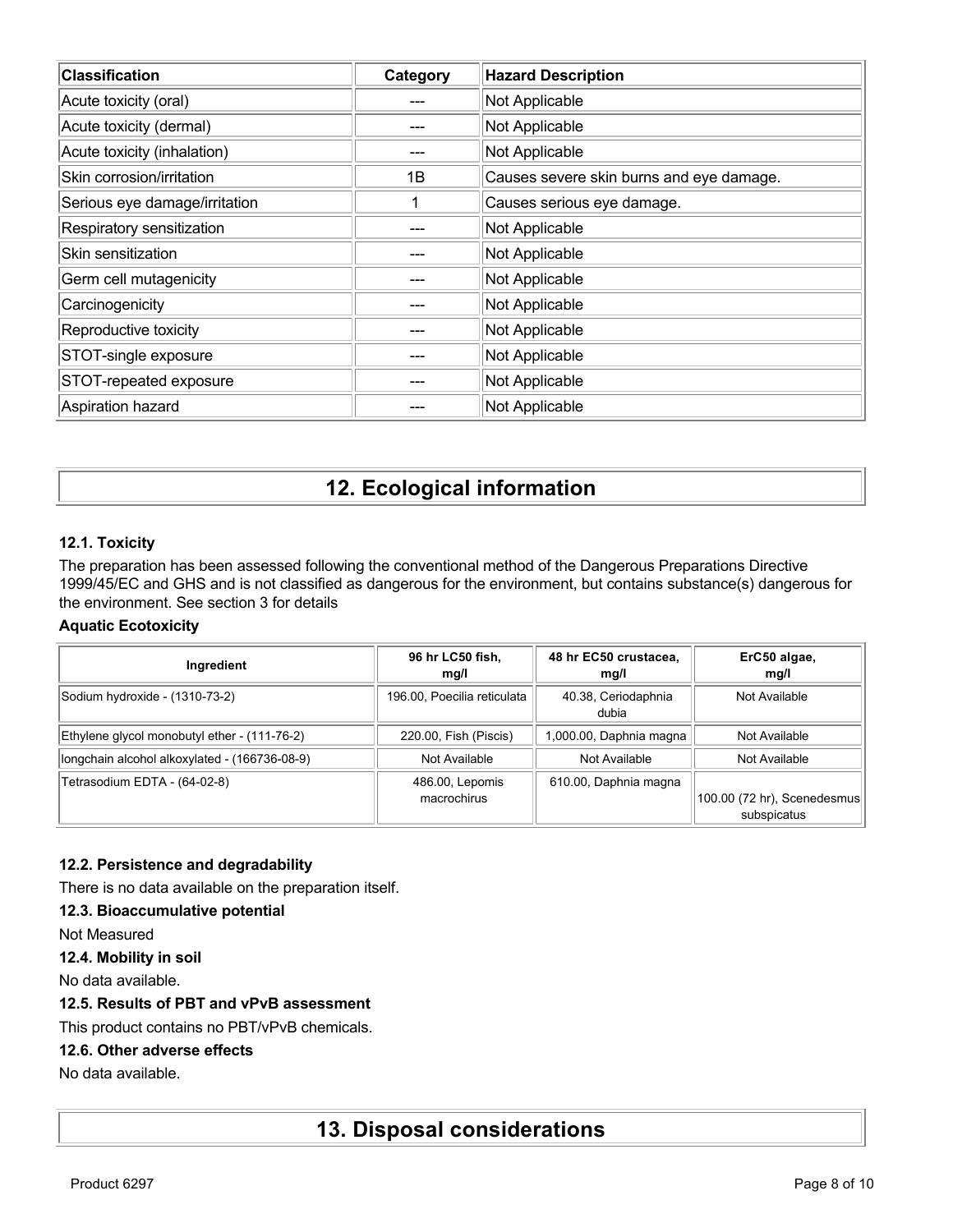## **13.1. Waste treatment methods**

Observe all federal, state and local regulations when disposing of this substance.

# **14. Transport information**

| 14.1. UN number |  |  |  |  |
|-----------------|--|--|--|--|
|-----------------|--|--|--|--|

**14.1. UN number** NA1760 **14.2. UN proper shipping name** Compound, Cleaning, Liquid, (Sodium Hydroxide) **14.3. Transport hazard class(es)** 8 **14.4. Packing group III** 

# **15. Regulatory information**

| <b>Regulatory Overview</b>                                                        | The regulatory data in Section 15 is not intended to be all-inclusive, only selected regulations<br>are represented. |
|-----------------------------------------------------------------------------------|----------------------------------------------------------------------------------------------------------------------|
| <b>Toxic Substance</b><br><b>Control Act (TSCA)</b>                               | All components of this material are either listed or exempt from listing on the TSCA Inventory.                      |
| <b>WHMIS Classification</b>                                                       | D <sub>2</sub> B <sub>E</sub>                                                                                        |
| <b>US EPA Tier II Hazards</b>                                                     | Fire: No                                                                                                             |
|                                                                                   | <b>Sudden Release of Pressure: No</b>                                                                                |
|                                                                                   | <b>Reactive: No</b>                                                                                                  |
|                                                                                   | Immediate (Acute): Yes                                                                                               |
|                                                                                   | Delayed (Chronic): No                                                                                                |
| EPCRA 311/312 Chemicals and RQs (lbs):                                            |                                                                                                                      |
| Sodium hydroxide                                                                  | (1,000.00)                                                                                                           |
| <b>EPCRA 302 Extremely Hazardous:</b><br>(No Product Ingredients Listed)          |                                                                                                                      |
| <b>EPCRA 313 Toxic Chemicals:</b>                                                 |                                                                                                                      |
| Ethylene glycol monobutyl ether                                                   |                                                                                                                      |
| Proposition 65 - Carcinogens (>0.0%):<br>(No Product Ingredients Listed)          |                                                                                                                      |
| Proposition 65 - Developmental Toxins (>0.0%):<br>(No Product Ingredients Listed) |                                                                                                                      |
| Proposition 65 - Female Repro Toxins (>0.0%):<br>(No Product Ingredients Listed)  |                                                                                                                      |
| Proposition 65 - Male Repro Toxins (>0.0%):<br>(No Product Ingredients Listed)    |                                                                                                                      |
| N.J. RTK Substances (>1%):                                                        |                                                                                                                      |
| Ethylene glycol monobutyl ether                                                   |                                                                                                                      |
| Sodium hydroxide                                                                  |                                                                                                                      |
| Penn RTK Substances (>1%):                                                        |                                                                                                                      |
| Ethylene glycol monobutyl ether                                                   |                                                                                                                      |
| Sodium hydroxide                                                                  |                                                                                                                      |

# **16. Other information**